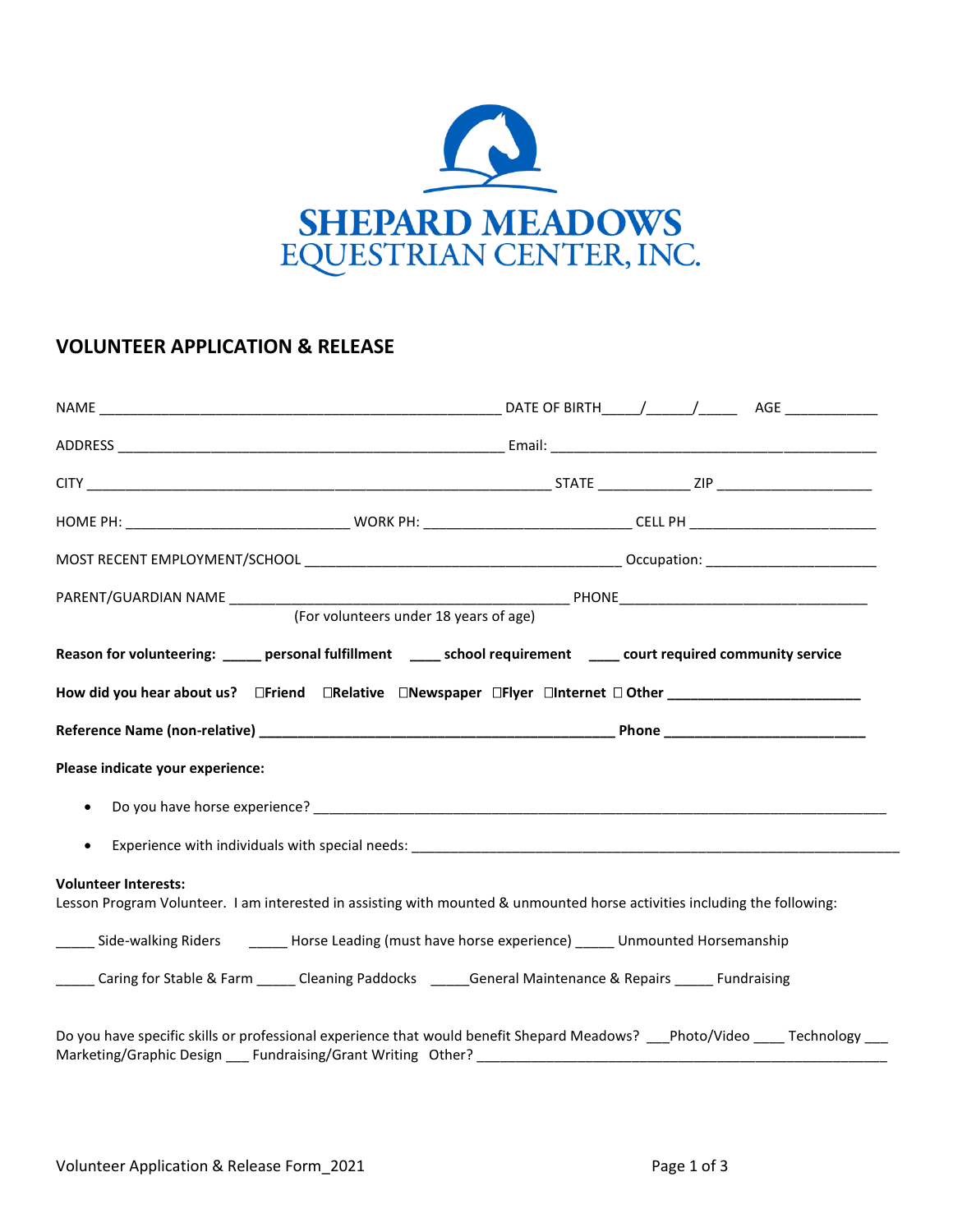**Volunteer Availability**. Please indicate below the days/times you are available to volunteer on a regular weekly basis. Your actual volunteer schedule will be arranged following your volunteer training.

| Please check the days you are consistently available. Mon _____ Tue ______ Wed ______ Thu ______ Fri _____ Sat _____ Sun _____ |  |                                                     |  |  |                                                               |
|--------------------------------------------------------------------------------------------------------------------------------|--|-----------------------------------------------------|--|--|---------------------------------------------------------------|
| Weekday Mornings (indicate time available) __________________                                                                  |  |                                                     |  |  | Weekday Afternoons (indicate time available) ________________ |
| <b>Weekend Mornings</b> (indicate time available)                                                                              |  | <b>Weekend</b> Afternoons (indicate time available) |  |  |                                                               |
| In addition to my regular schedule, I would be available to substitute if needed.                                              |  |                                                     |  |  |                                                               |
| SIGN-UP FOR NEWSLETTERS AND EMAILS: __________ Yes ___________ No                                                              |  |                                                     |  |  |                                                               |

# **PLEASE READ EACH OF THE FOLLOWING ITEMS CAREFULLY BEFORE SIGNING**:

### **CONFIDENTIALITY POLICY**

**CONFIDENTIALITY POLICY**: Shepard Meadows places great importance on protecting the confidential information of our clients, our staff and our volunteers. "Confidential Information" includes, but is not limited to, personally identifiable information such as surnames, telephone numbers, addresses, e-mails, etc., as well as the non-public business records of Shepard Meadows. Medical information about clients, information about their disabilities or special needs, and photographs must be protected as Confidential Information. Volunteers shall never disclose Confidential Information to anyone other than Shepard Meadows staff. I have read and understand the Shepard Meadows Confidentiality Policy and agree to abide by same.

| Date | Confidentiality <b>C</b> | nature(s)<br>sier i<br>. . |  |  |
|------|--------------------------|----------------------------|--|--|
|      |                          |                            |  |  |

Volunteer Signature **Parent/Guardian Signature if Volunteer under 18** 

years of age

# **AUTHORIZATION FOR EMERGENCY MEDICAL TREATMENT FOR VOLUNTEERS**

In the event emergency medical aid/treatment is required due to illness or injury while being on the property of the agency, I authorize Shepard Meadows to secure and retain medical treatment and transportation, and if needed release records upon request to the authorized individual or agency involved in the medical emergency treatment.

In case of Emergency, contact: \_\_\_\_\_\_\_\_\_\_\_\_\_\_\_\_\_\_\_\_\_\_\_\_\_\_\_\_\_\_\_\_\_\_\_\_\_\_\_\_ Phone\_\_\_\_\_\_\_\_\_\_\_\_\_\_\_\_\_\_\_\_\_\_\_\_\_\_\_

Physician's Name: \_\_\_\_\_\_\_\_\_\_\_\_\_\_\_\_\_\_\_\_\_\_\_\_\_\_\_\_\_\_\_\_\_\_\_Town: \_\_\_\_\_\_\_\_\_\_\_\_\_\_\_\_\_\_\_\_\_ Phone \_\_\_\_\_\_\_\_\_\_\_\_\_\_\_

Please indicate any medical conditions/limitations, medications, allergies, or disabilities that may affect your volunteer role, with reasonable accommodations, that we should be aware of

CONSENT PLAN (to be invoked in the event that your Emergency Contact cannot be reached.) I give consent for emergency medical treatment/aid (including x-ray, surgery, hospitalization, medication, and any treatment procedure deemed "life saving" by the physician) in the event of illness or injury while on the property of the agency. \*

| Date: | Consent Signature(s): |                     |                                                              |
|-------|-----------------------|---------------------|--------------------------------------------------------------|
|       |                       | Volunteer Signature | Parent/Guardian Signature if Volunteer under 18 years of age |

\* If you choose non-consent for emergency medical treatment/aid in the event of illness or injury while on the property of the agency, please request a Non-Consent Form, which requires notarization.